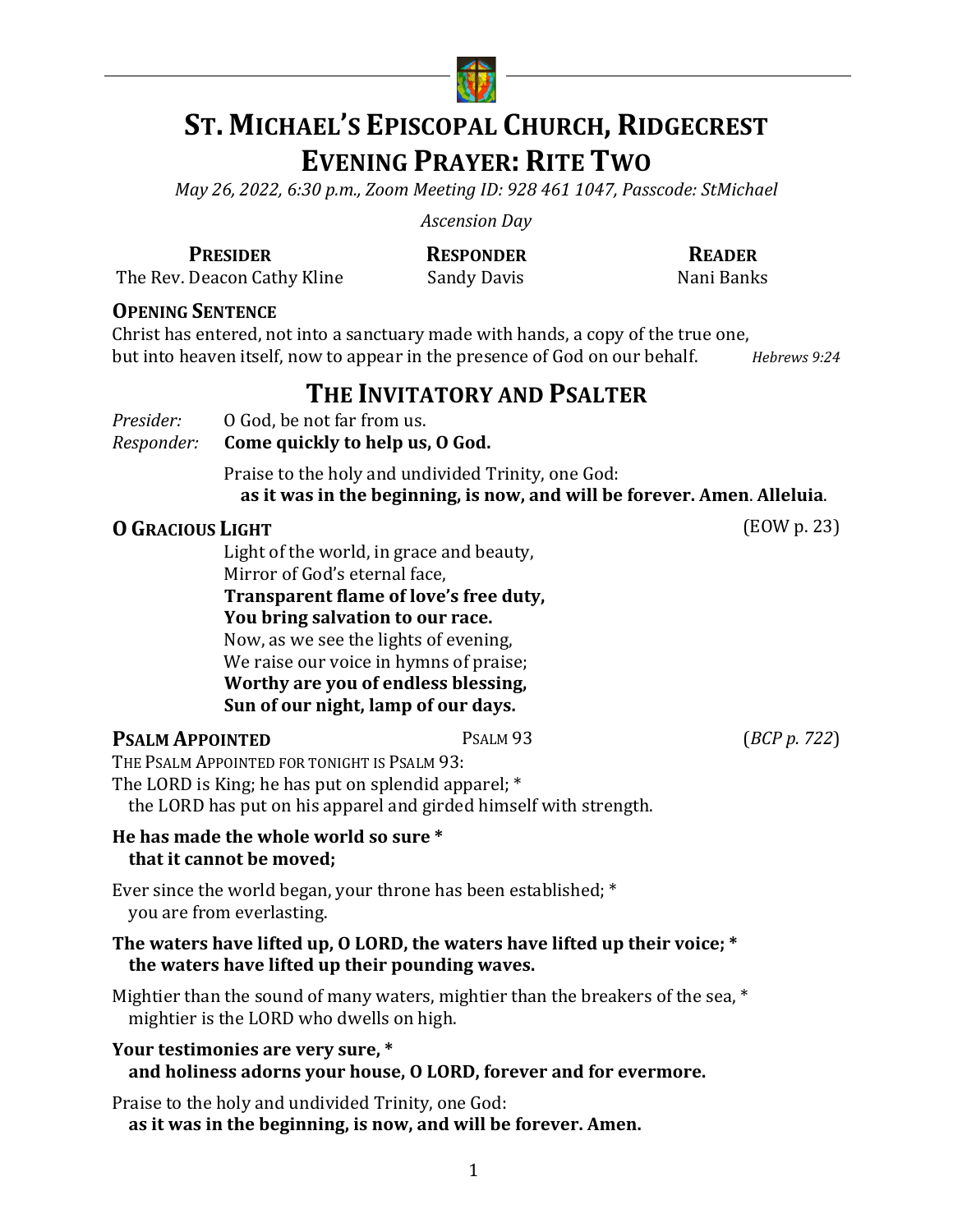# **THE READINGS**

#### **THE FIRST READING** ACTS 1:1-11 **NANIBANKS**

A READING FROM THE ACTS OF THE APOSTLES.

In the first book, Theophilus, I wrote about all that Jesus did and taught from the beginning until the day when he was taken up to heaven, after giving instructions through the Holy Spirit to the apostles whom he had chosen. After his suffering he presented himself alive to them by many convincing proofs, appearing to them during forty days and speaking about the kingdom of God. While staying with them, he ordered them not to leave Jerusalem, but to wait there for the promise of the Father. "This," he said, "is what you have heard from me; for John baptized with water, but you will be baptized with the Holy Spirit not many days from now."

So when they had come together, they asked him, "Lord, is this the time when you will restore the kingdom to Israel?" He replied, "It is not for you to know the times or periods that the Father has set by his own authority. But you will receive power when the Holy Spirit has come upon you; and you will be my witnesses in Jerusalem, in all Judea and Samaria, and to the ends of the earth." When he had said this, as they were watching, he was lifted up, and a cloud took him out of their sight. While he was going and they were gazing up toward heaven, suddenly two men in white robes stood by them. They said, "Men of Galilee, why do you stand looking up toward heaven? This Jesus, who has been taken up from you into heaven, will come in the same way as you saw him go into heaven."

*Reader*: Hear what the Spirit is saying to God's people.<br>*Responder:* Thanks be to God.

**Thanks be to God.** 

#### **THE SONG OF MARY** LUKE 1:46-55 (EOW p. 27)

*Presider and responder alternate by whole verse.*

My soul proclaims the greatness of the Lord, my spirit rejoices in you, O God my Savior;  $*$ for you have looked with favor on your lowly servant.

**From this day all generations will call me blessed: \***

#### **you, the Almighty, have done great things for me, and holy is your Name.**

- You have mercy on those who fear you \* from generation to generation.
- **You have shown strength with your arm, \* and scattered the proud in their conceit,**

Casting down the mighty from their thrones,  $*$ and lifting up the lowly.

**You have filled the hungry with good things, \* and sent the rich away empty.**

You have come to the help of your servant Israel, \*

for you have remembered your promise of mercy,

**The promise you made to our forebears, \* to Abraham and his children forever.**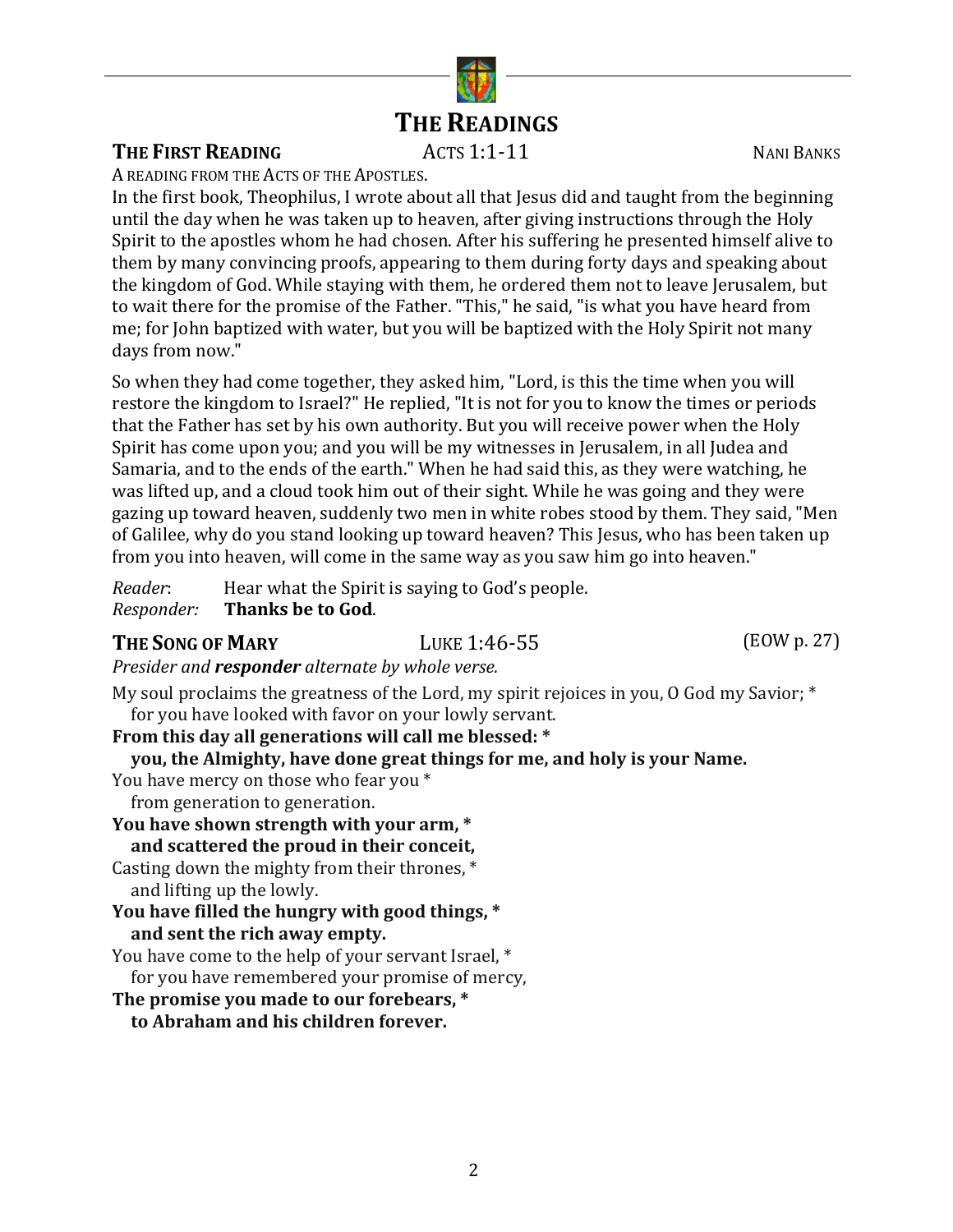### **THE SECOND READING LUKE 24:44-53** NANI BANKS

A READING FROM THE GOSPEL ACCORDING TO LUKE.

Jesus said to his disciples, "These are my words that I spoke to you while I was still with you-- that everything written about me in the law of Moses, the prophets, and the psalms must be fulfilled." Then he opened their minds to understand the scriptures, and he said to them, "Thus it is written, that the Messiah is to suffer and to rise from the dead on the third day, and that repentance and forgiveness of sins is to be proclaimed in his name to all nations, beginning from Jerusalem. You are witnesses of these things. And see, I am sending upon you what my Father promised; so stay here in the city until you have been clothed with power from on high."

Then he led them out as far as Bethany, and, lifting up his hands, he blessed them. While he was blessing them, he withdrew from them and was carried up into heaven. And they worshiped him, and returned to Jerusalem with great joy; and they were continually in the temple blessing God.

*Reader*: Hear what the Spirit is saying to God's people.<br>*Responder:* Thanks be to God. *Responder:* **Thanks be to God**.

#### **THE SONG OF SIMEON** LUKE 2:29-32 (BCP p. 120)

*Presider and responder alternate by whole verse.* 

Lord, you now have set your servant free \* to go in peace as you have promised;

For these eyes of mine have seen the Savior, \* **whom you have prepared for all the world to see:**

A Light to enlighten the nations,  $*$ and the glory of your people Israel.

**Praise to the holy and undivided Trinity, one God: as it was in the beginning, is now, and will be forever. Amen.**

### **SCRIPTURE DISCUSSION**

### **APOSTLES' CREED** *(BCP p. 120)*

I believe in God, the Father almighty, creator of heaven and earth; I believe in Jesus Christ, his only Son, our Lord. He was conceived by the power of the Holy Spirit and born of the Virgin Mary. He suffered under Pontius Pilate, was crucified, died, and was buried. He descended to the dead. On the third day he rose again. He ascended into heaven, and is seated at the right hand of the Father. He will come again to judge the living and the dead. I believe in the Holy Spirit, the holy catholic Church, the communion of saints, the forgiveness of sins the resurrection of the body, and the life everlasting. Amen.

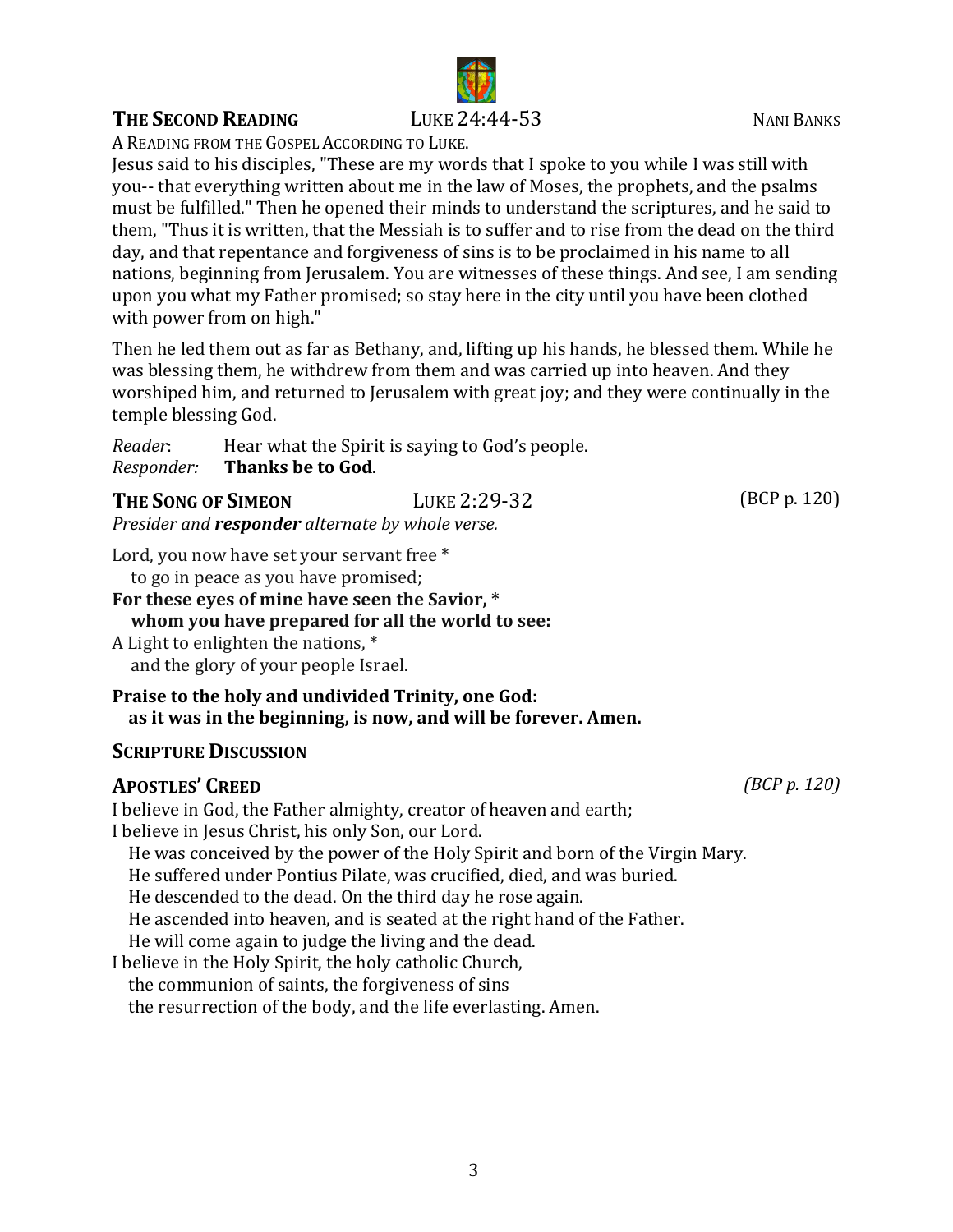#### 4

# **THE PRAYERS**

# **THE LORD'S PRAYER** *(BCP p. 121)*

*Presider:* God be with you.<br>*Responder:* **And also with you.** *Responder:* **And also with you.** *Presider:* Let us pray.

Our Father, who art in heaven, hallowed be thy Name, thy kingdom come, thy will be done, on earth as it is in heaven. Give us this day our daily bread. And forgive us our trespasses, as we forgive those who trespass against us. And lead us not into temptation, but deliver us from evil. For thine is the kingdom, and the power, and the glory, for ever and ever. **Amen**.

## **SUFFRAGES A** *(BCP p. 121)*

- V. Show us your mercy, O Lord;
- R. And grant us your salvation.
- V. Clothe your ministers with righteousness;
- R. Let your people sing with joy.
- V. Give peace, O Lord, in all the world;
- R. For only in you can we live in safety.
- V. Lord, keep this nation under your care;
- R. And guide us in the way of justice and truth.
- V. Let your way be known upon earth;
- R. Your saving health among all nations.
- V. Let not the needy, O Lord, be forgotten;
- R. Nor the hope of the poor be taken away.
- V. Create in us clean hearts, O God;
- R. And sustain us by your Holy Spirit.

## **THE COLLECT OF THE DAY** ASCENSION DAY (*BCP p. 226*)

Almighty God, whose blessed Son our Savior Jesus Christ ascended far above all heavens that he might fill all things: Mercifully give us faith to perceive that, according to his promise, he abides with his Church on earth, even to the end of the ages; through Jesus Christ our Lord, who lives and reigns with you and the Holy Spirit, one God, in glory everlasting. **Amen**.

## **A COLLECT** FOR THE PRESENCE OF CHRIST (*BCP p.* 124)

Lord Jesus, stay with us, for evening is at hand and the day is past; be our companion in the way, kindle our hearts, and awaken hope, that we may know you as you are revealed in Scripture and the breaking of bread. Grant this for the sake of your love. **Amen**.

# **A PRAYER FOR MISSION** (*BCP p.* 124)

O God and Father of all, whom the whole heavens adore: Let the whole earth also worship you, all nations obey you, all tongues confess and bless you, and men and women everywhere love you and serve you in peace; through Jesus Christ our Lord. **Amen**.

*Presider:* Are there any prayers or thanksgivings you wish to offer? *The people may offer their intercessions and thanksgivings.*